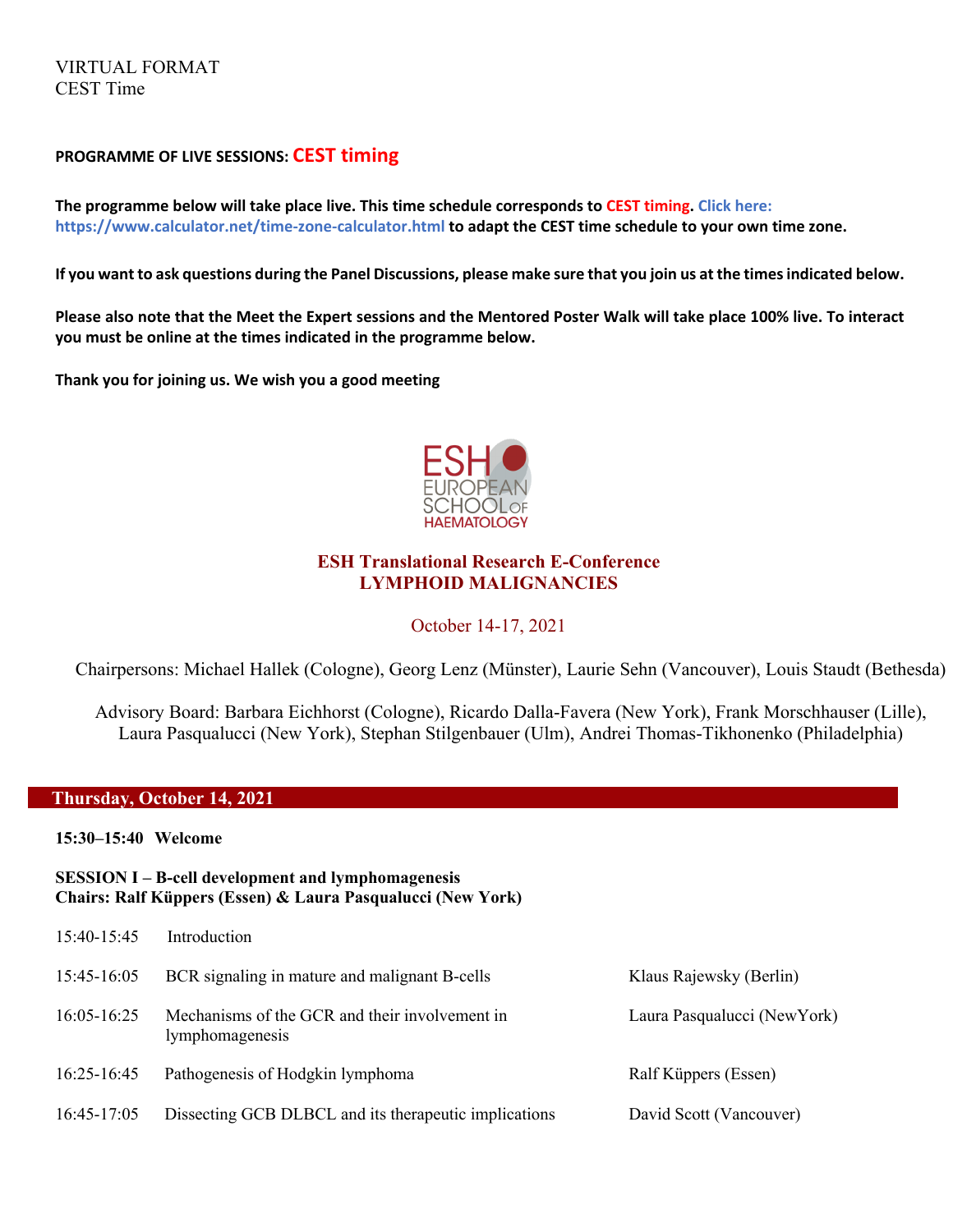#### *BRIEF ORAL COMMUNICATION:*

| $17:05 - 17:12$ | The Alternative RelB NFkB Subunit Is a Novel Critical<br>Player in Diffuse Large B-Cell Lymphoma                                      | Véronique Baud (Paris)      |
|-----------------|---------------------------------------------------------------------------------------------------------------------------------------|-----------------------------|
| $17:12-17:45$   | Panel discussion                                                                                                                      |                             |
| $17:45 - 17:55$ | <b>Coffee Break</b>                                                                                                                   |                             |
|                 | <b>SESSION II – Genetics of malignant lymphomas and clonal evolution</b><br>Chairs: Margaret Shipp (Boston) & Louis Staudt (Bethesda) |                             |
| 17:55-18:00     | Introduction                                                                                                                          |                             |
| 18:00-18:20     | The genetic landscape of mantle cell lymphoma                                                                                         | Elias Campo (Barcelona)     |
| 18:20-18:40     | Novel molecular subtypes of aggressive lymphomas                                                                                      | Margaret Shipp (Boston)     |
| 18:40-19:00     | Rational development of combination therapies for lymphoma                                                                            | Louis Staudt (Bethesda)     |
| 19:00-19:20     | Targeting genetic alterations in lymphoma                                                                                             | Andrew Davies (Southampton) |
|                 | <b>BRIEF ORAL COMMUNICATION:</b>                                                                                                      |                             |
| $19:20 - 19:27$ | Outcome Prediction in CLL By Integration of Serial MRD:<br>The Refined Continuous Individualized Risk Index                           | Othman Al-Sawaf (Cologne)*  |

19:27-20:00 *Panel discussion*

 *(CIRI2-CLL)*

# **Friday, October 15, 2021**

- *12:50-13:50* **Simultaneous Meet the Expert sessions (Clinical & Non-clinical)**
	- **- CLL and indolent lymphoma** José Ignacio Martin-Subero (Barcelona) & John Seymour (Melbourne)
	- **- Pathogenesis and kinase inhibitors in lymphoma** Georg Lenz (Münster) &

Louis Staudt (Bethesda)

## **SESSION III – Epigenetics in malignant lymphomas Chairs: Ari Melnick (New-York) & Franck Morschhauser (Lille)**

| 14:00-14:05 | Introduction                                             |                                        |
|-------------|----------------------------------------------------------|----------------------------------------|
| 14:05-14:25 | Role of epigenetic aberrations in DLBCL                  | Ari Melnick (New York)                 |
| 14:25-14:45 | Epigenetic alterations in mantle cell lymphoma           | José Ignacio Martín-Subero (Barcelona) |
| 14:45-15:05 | Epigenetics in T-cell lymphoma                           | Teresa Palomero (New York)             |
| 15:05-15:25 | Therapeutic potential of targeting epigenetic regulators | Franck Morschhauser (Lille)            |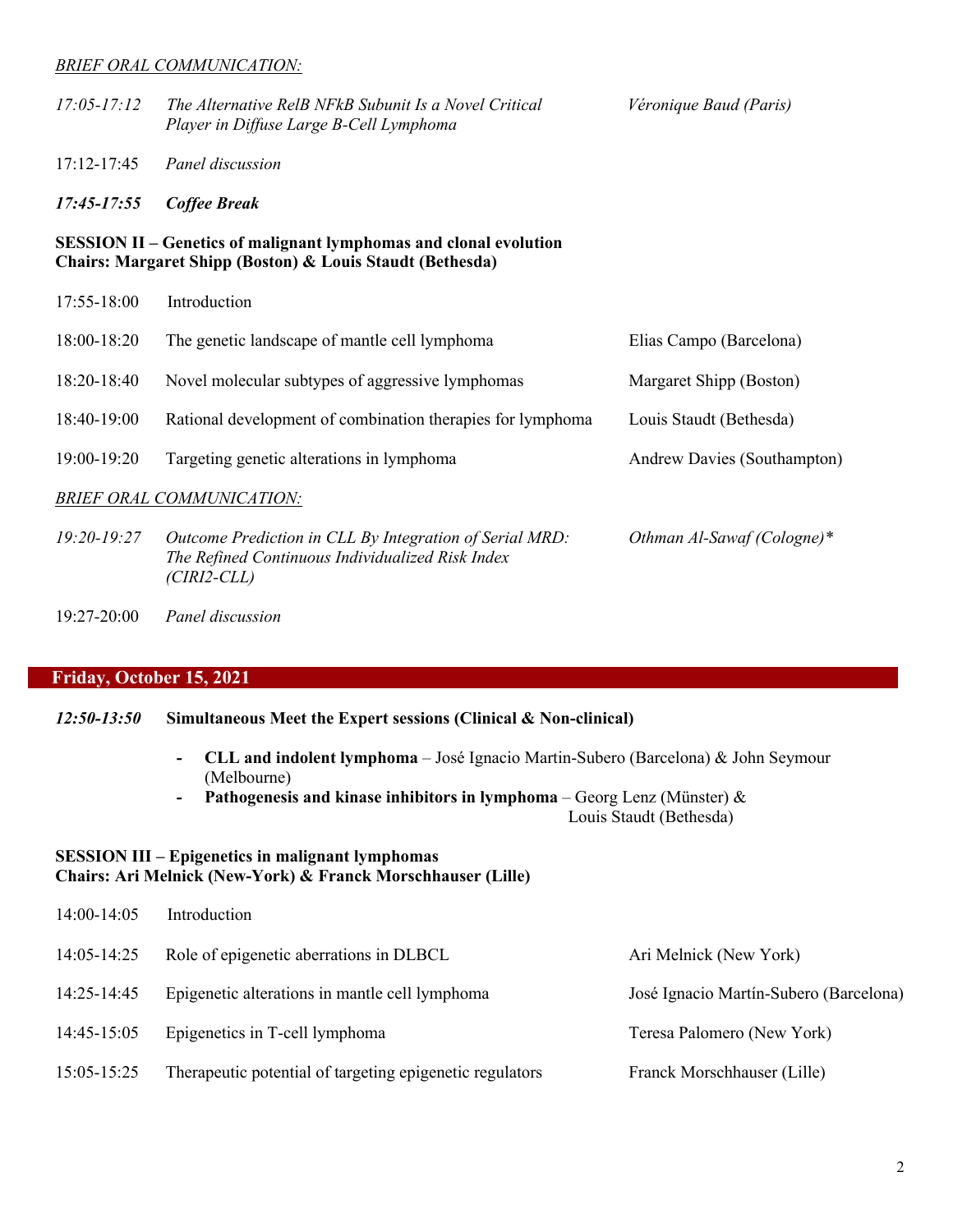### *BRIEF ORAL COMMUNICATION:*

| 15:25-15:32 | Sequential Inverse Dysregulation of the RNA Helicases |  |
|-------------|-------------------------------------------------------|--|
|             | DDX3X and DDX3Y Facilitates MYC-Driven                |  |
|             | Lymphomagenesis.                                      |  |

*15:25-15:32 Sequential Inverse Dysregulation of the RNA Helicases Daniel Hodson (Cambridge)*

- 15:32-16:00 *Panel discussion*
- *16:00-16:10 Coffee Break*

## **SESSION IV – Deregulated proteome and metabolome Chairs: Kojo Elenitoba Johnson (Philadelphia) & Thomas Oellerich (Frankfurt)**

| 16:10-16:15 | Introduction |
|-------------|--------------|
|-------------|--------------|

| 16:15-16:35                                                                                                                | Pathogenetic proteomic alterations in lymphoma                                                                                                  | Thomas Oellerich (Frankfurt)          |  |
|----------------------------------------------------------------------------------------------------------------------------|-------------------------------------------------------------------------------------------------------------------------------------------------|---------------------------------------|--|
| 16:35-16:55                                                                                                                | Targeting metabolism in T cell lymphoma                                                                                                         | Andrew Intlekofer (New York)          |  |
| 16:55-17:15                                                                                                                | Targeting the Proteome in T-cell lymphoma                                                                                                       | Kojo Elenitoba Johnson (Philadelphia) |  |
|                                                                                                                            | <b>BRIEF ORAL COMMUNICATION:</b>                                                                                                                |                                       |  |
| $17:15 - 17:22$                                                                                                            | The MYC/MIZ1 Complexes Are Required for Germinal<br>Center B Cell Lymphomagenesis                                                               | Arief Gunawan (London)*               |  |
| 17:22-17:50                                                                                                                | Panel discussion                                                                                                                                |                                       |  |
| SESSION V - Single cell analyses, circulating tumor DNA, MRD<br>Chairs: Dan Landau (New York) & Bertrand Nadel (Marseille) |                                                                                                                                                 |                                       |  |
| 17:50-17:55                                                                                                                | Introduction                                                                                                                                    |                                       |  |
| 17:55-18:15                                                                                                                | Single cell analyses in lymphoma                                                                                                                | Bertrand Nadel (Marseille)            |  |
| 18:15-18:35                                                                                                                | Single cell analyses in CLL                                                                                                                     | Dan Landau (New York)                 |  |
| 18:35-18:55                                                                                                                | Circulating tumor DNA in aggressive lymphomas                                                                                                   | David Kurtz (Stanford)                |  |
| 18:55-19:15                                                                                                                | Role of ctDNA, MRD in the clinic                                                                                                                | Andy Rawstron (Leeds)                 |  |
|                                                                                                                            | <b>BRIEF ORAL COMMUNICATION:</b>                                                                                                                |                                       |  |
| $19:15 - 19:22$                                                                                                            | Clinical Application of an Ex-Vivo Platform to Guide the<br>Choice of Drug Combinations in Relapsed/Refractory<br>Lymphoma; A Prospective Study | Anand D. Jeyasekharan (Singapore)     |  |

19:22-19:50 *Panel discussion*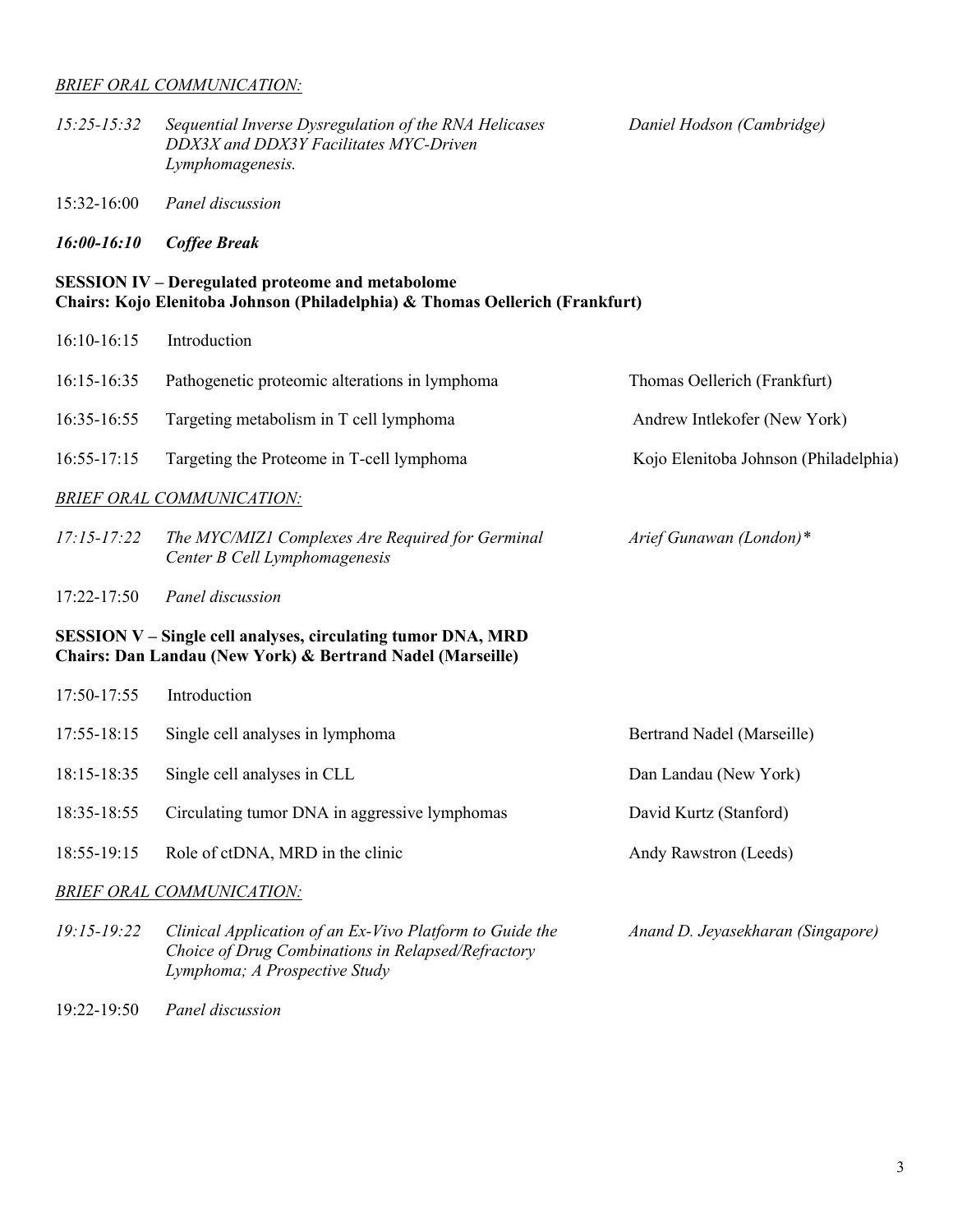#### **Saturday, October 16, 2021**

## *13:20-14:20* **Mentored Poster Walk**

#### *14:30-15:30* **SATELITTE SYMPOSIUM:**

**Title: Inhibition of Bruton's Tyrosine Kinase (BTK) – a key approach to manage and treat indolent B-cell lymphomas Chair:** Véronique Leblond **Speakers:** Christian Buske, Marie José Kersten & Steven Treon

*This symposium is organized and funded by BeiGene.*

## **SESSION VI – Oncogenic signaling pathways Chairs: Georg Lenz (Münster) & Adrian Wiestner (Bethesda)**

| 15:35-15:40                      | Introduction                                                                      |                            |
|----------------------------------|-----------------------------------------------------------------------------------|----------------------------|
| $15:40-16:00$                    | Role of oncogenic BCR signaling in aggressive lymphomas                           | James D. Phelan (Bethesda) |
| $16:00-16:20$                    | Addiction to PI3K isoforms in DLBCL                                               | Georg Lenz (Münster)       |
| $16:20-16:40$                    | Oncogenic signaling in CLL                                                        | Adrian Wiestner (Bethesda) |
| 16:40-17:00                      | Oncogenic signaling in T-cell lymphoma                                            | Stephan Mathas (Berlin)    |
| <b>BRIEF ORAL COMMUNICATION:</b> |                                                                                   |                            |
| $17:00 - 17:07$                  | Ibrutinib Blocks CD40 Signalling in Malignant B Cells By<br>Reducing TRAF4 Levels | Marek Mraz (Brno)          |

17:07-17:30 *Panel discussion*

## *17:40-18:40* **SATELITTE SYMPOSIUM:**

**Title: Precision medicine in B-cell Lymphoid malignancies: is it possible ? Chair:** Kostas Stamatopoulos (Greece) **Speakers:** Gianluca Gaidanno (Italy), Catherine Thieblemont (France) & Steven Treon (USA)

*Satellite Symposium sponsored by Janssen.*

## *18:45-19:45* **Simultaneous Meet the Expert sessions (Clinical & Non-clinical)**

**- Biology and genomics and clonal evolution of lymphoma** – Elias Campo (Barcelona) & David Kurtz (Stanford) **- DLBCL and MCL** – Laurie Sehn (Vancouver) & Frederick Locke (Tampa)

*19:45-20:30 Break*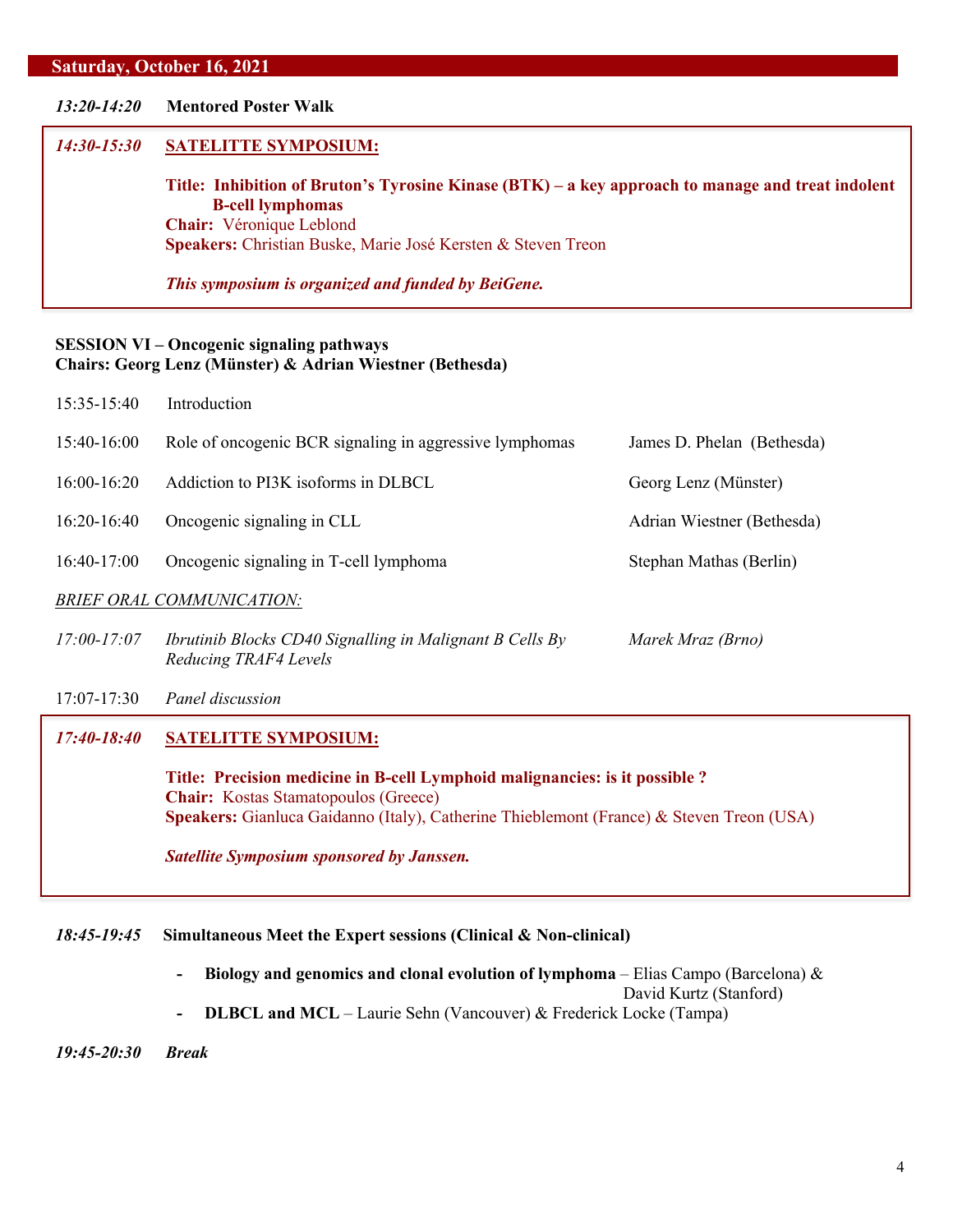## **SESSION VII – Utilizing oncogenic signaling therapeutically Chairs: Laurie Sehn (Vancouver) & John Seymour (Melbourne)**

- 20:30-20:35 Introduction
- $20:35-20:55$  Role of BCR inhibitors in the treatment of lymphoma  $20:55-21:15$  Combining pathway inhibitors in the treatment of CLL
- $21:15-21:35$  Targeting anti-apoptotic pathways beyond CLL
- $21:35-21:55$  Tailoring therapy in frontline DLBCL

## *BRIEF ORAL COMMUNICATION:*

- *21:55-22:02 Ibrutinib Related Expression Patterns in Chronic Charlotte McDonald (Belfast) Lymphocytic Leukaemia Patients*
- 22:02-22:35*Panel discussion*

# **Sunday, October 17, 2021**

## *14:00-15:00* **SATELITTE SYMPOSIUM:**

**Title: Latest translational and clinical insights in DLBCL Chair:** Bjoern Chapuy (Goettingen) **Speakers:** Bjoern Chapuy (Goettingen) & Marion Subklewe (Munich)

*Satellite Symposium sponsored by Celgene, a Bristol-Myers Squibb Company.*

## **SESSION VIII –Immunologic approaches in the treatment of lymphomas Chairs: Ranjana Advani (Stanford) & Pier Luigi Zinzani (Bologna)**

| $15:05-15:10$ | Introduction                                          |                                 |
|---------------|-------------------------------------------------------|---------------------------------|
| $15:10-15:30$ | Utilizing checkpoint inhibitors                       | Pier Luigi Zinzani (Bologna)    |
| 15:30-15:50   | Perspective of bispecific antibodies                  | Stephen Schuster (Philadelphia) |
| 15:50-16:10   | <b>Update CAR T-cells</b>                             | Caron Jacobson (Boston)         |
| $16:10-16:30$ | Targeting CD47 as a new treatment option for lymphoma | Ranjana Advani (Stanford)       |
| 16:30-16:50   | CAR T-cell therapies in mantle cell lymphoma          | Frederick Locke (Tampa)         |
| $16:50-17:10$ | Utilizing novel CAR T-cell constructs                 | Peter Borchmann (Cologne)       |

| Wyndham Wilson (Bethesda) |
|---------------------------|
| Michael Hallek (Cologne)  |
| John Seymour (Melbourne)  |
| Laurie Sehn (Vancouver)   |